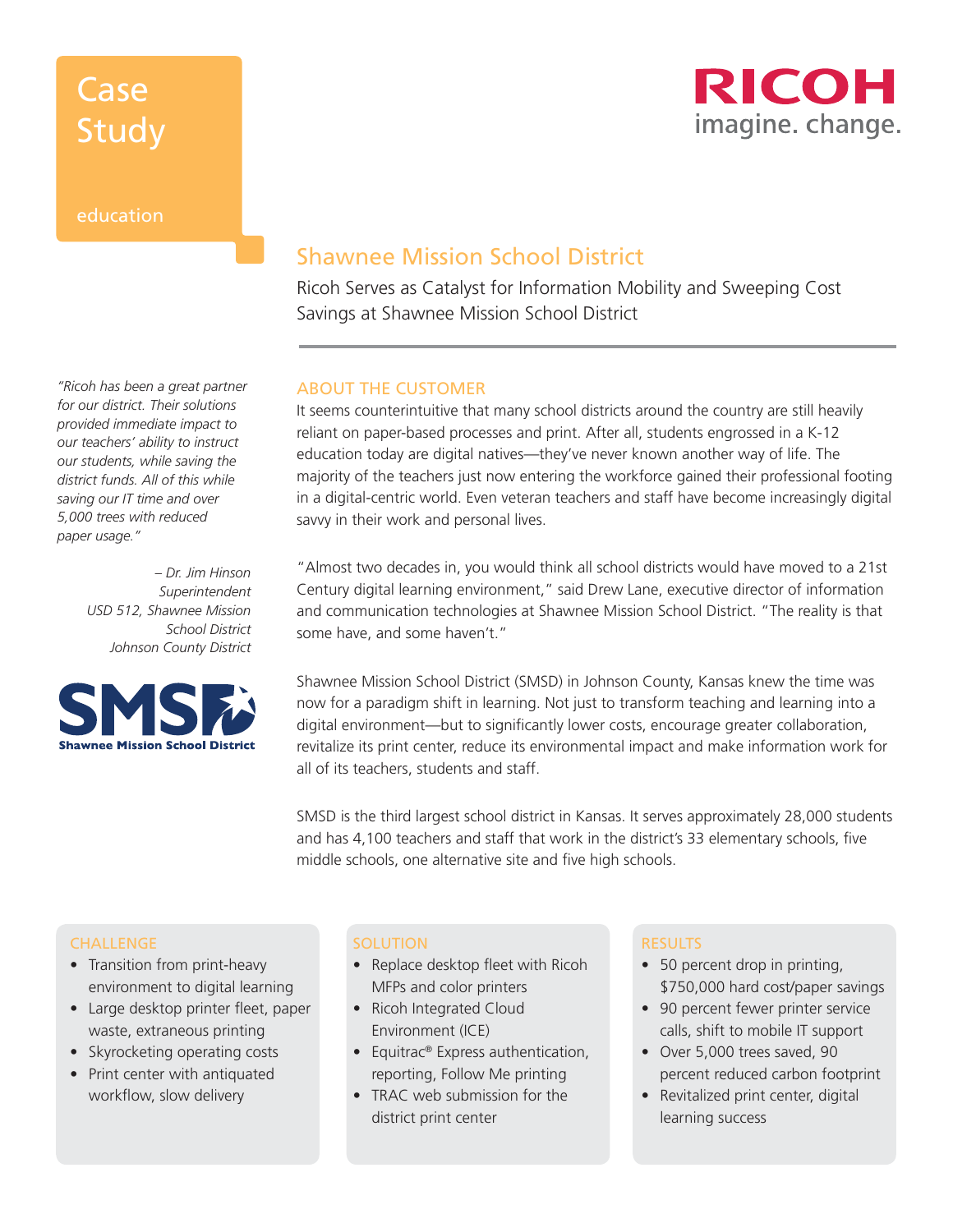# **Case Study**

# RICOH imagine. change.

Furthermore, when users wanted to scan information to share it with others, they had only one scan-to folder for each school that potentially left confidential information exposed. Google Drive® was enlisted for some collaborative efforts, but few users knew how to use it and it was largely discarded—in lieu of paper-based collaboration.

All of this was causing operating costs to skyrocket at SMSD. A team of SMSD IT technicians constantly labored to keep the fleet of inefficient desktop printers up and running.

"There were a number of areas where we thought we could reduce our costs while also facilitating a modern digital learning environment," said Lane.

There was also the matter of the district's on-site print center. It was losing money year after year and volumes were declining. Five employees managed the print center, handling about 2,100 jobs annually. They printed anything and everything with antiquated workflow processes that severely slowed delivery times.

"We were losing money in the print center because it wasn't properly organized, not because we produced bad work," said Lane.

To submit an order, print center customers had to complete a purchase order with requisition number—along with a series of other manual steps. A single project could take weeks to finish, even when there were few other print jobs in the center. The district needed a partner with expertise to analyze the environment and focus the print center's tasks while increasing efficiency and capabilities.

As the district's long-time copier provider, Ricoh was a well-known entity to SMSD. Impressed by its experience with Ricoh through the years, SMSD invited Ricoh to submit a print optimization plan to support the district as it transitioned to a modern digital learning environment.

"Ricoh typically deals in printing and machines that generate clicks and hard copy. We approached them with a proposition to use their machines as little as possible and they were interested."

### **CHALLENGE**

In 2014, SMSD officially said hello to the digital age of learning.

SMSD set out to provide every student and teacher in the district with an Apple® iPad® or MacBook® Air. While the district wanted to create a modern digital learning environment, it also saw the opportunity to curb the costs of purchasing, managing and maintaining a desktop printing fleet along with a staggering amount of paper output. The district had long operated within a traditional education business model with a nearly 1:1 printer-to-staff ratio.

Within this traditional education model, the district purchased desktop printers for all the schools and oversaw the fleet's maintenance, leaving each school to pay only for the paper it consumed. There were no rules or constraints around printing, leading to significant waste and extraneous printing. The district also had no visibility on output volumes or authentication at each printer to determine the heavy users at each school or prevent information from landing in the wrong hands.

"Ricoh typically deals in printing and machines that generate clicks and hard copy. We approached them with a proposition to use their machines as little as possible and they were interested."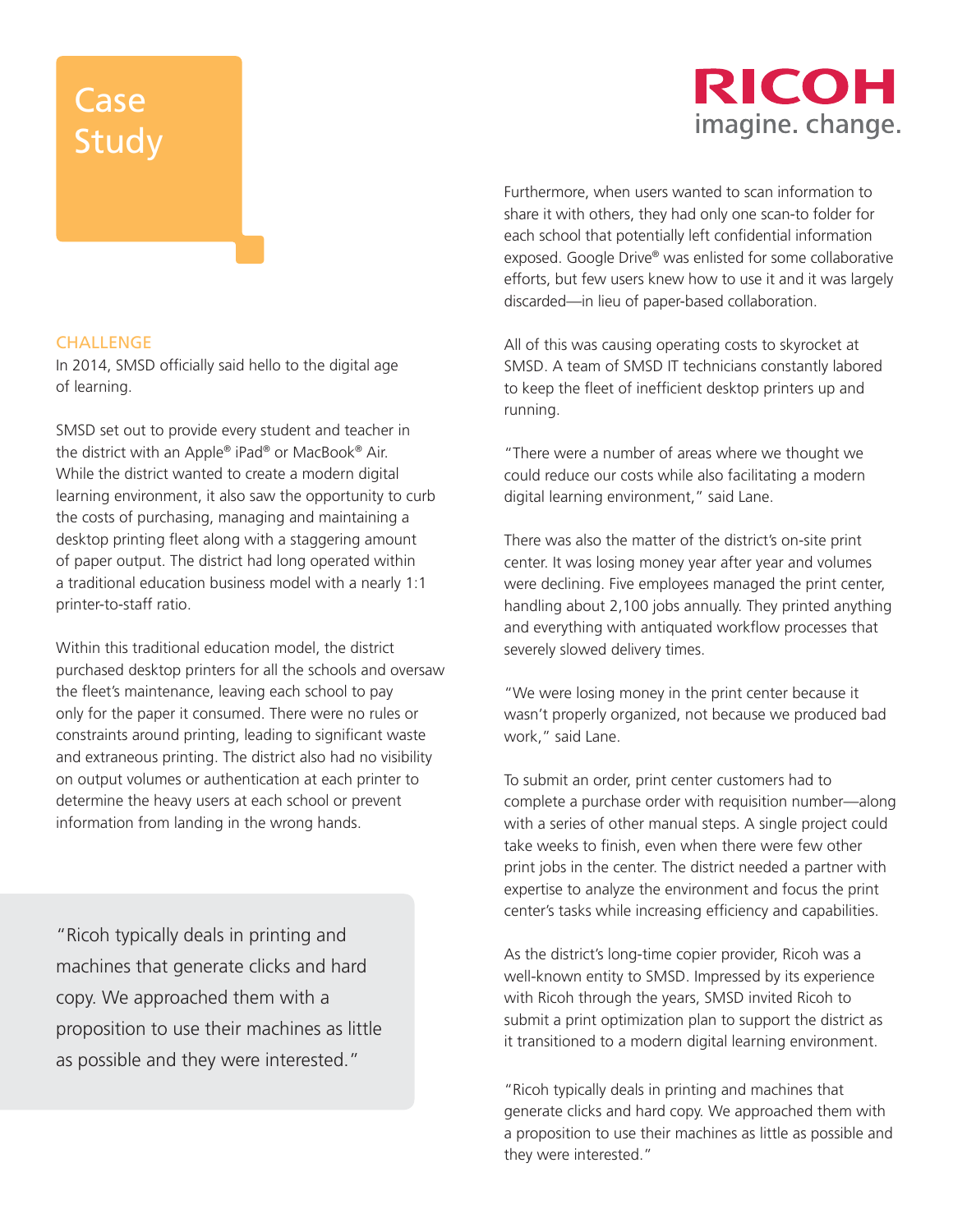# **Case Study**

# RICOH imagine. change.

### **SOLUTION**

Ricoh immediately understood the mission—make the school district just as efficient and savvy as today's digital business world. That's where the students are eventually headed. And that's where SMSD wanted to be.

Working with SMSD and leveraging a U.S. Communities cooperative purchasing program, Ricoh began by removing approximately 4,000 (99 percent) of the district's local desktop printers and replaced them with 270 Ricoh MFPs, color printers and production printers. Each MFP was connected to Ricoh's Integrated Cloud Environment (ICE), which allows SMSD staff to scan documents directly to a Cloud service.

That scanned information can be accessed electronically from any internet-connected device—anywhere, anytime. Then, teachers can send documents electronically to their students, who have immediate access to the information on their school-issued iPad or MacBook Air.

"The long-term goal was to change the way we teach. To get our staff out of the mindset of print and into an environment where we share and collaborate digitally," said Lane. "Ricoh helped us make that happen."

Ricoh implemented Equitrac® Express print audit software to hold teachers and administrators accountable for what they do print. With this technology, users send their print jobs to an MFP and have to authenticate at the device via their badges to retrieve their printed document. This also ensures that only the authenticated user has access to sensitive district information.

Also, every document printed at one of the Ricoh MFPs across the district is tracked and analyzed through Equitrac. SMSD receives customized reports that show precisely who is printing, what they are printing and which device they are using. Follow-Me functionality was also activated within Equitrac to allow SMSD staff to print anywhere on campus they happen to be.

"Follow-Me printing has been very well received," said Lane. "If there's something you absolutely need to print but are in a different building on campus, you can print to the building where you're at, grab it and go."

Still, some print jobs are too large or complicated for teachers to produce on the Ricoh MFPs. Ricoh Managed Services took over the day-to-day operations at the district's print center and limited the jobs it could perform to streamline the workflow and increase efficiency. Teachers now send print jobs electronically in a single step using the TRAC web submission tool implemented by Ricoh. The automated system submits print jobs in mere seconds and teachers can track the progress of their job in real time online.

"Restructuring and re-tasking the print center has had a positive impact on our consumables costs and helped the print center be more focused and efficient," said Lane.

> "The long-term goal was to change the way we teach. To get our staff out of the mindset of print and into an environment where we share and collaborate digitally. Ricoh helped us make that happen."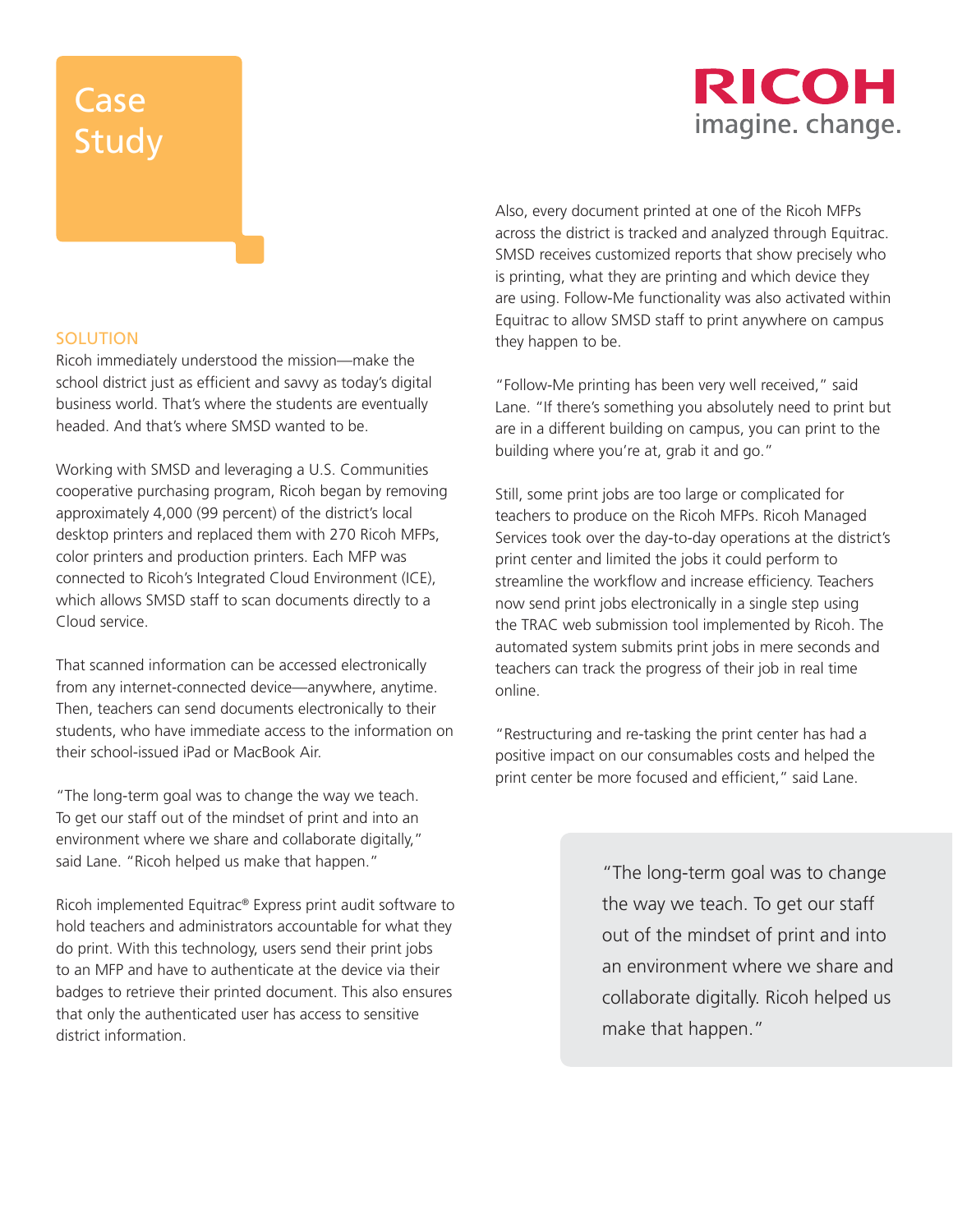# RICOH imagine. change.

# **Case** Study

Going forward, Ricoh and SMSD are exploring Syncplicity file sharing to make accessing information anytime, anywhere, from any device even easier. Currently, SMSD stores its data using a traditional shared drive model, which sequesters data behind the district's firewall and prevents it from being readily available outside the network.

This discourages collaboration because unlocking data outside the network requires a trip to the SMSD IT department, filling out forms, establishing a shared drive and IT intervention to maintain the shared drive and add users. With Syncplicity, users who originate data get to decide who can and can't see the data—and the data remains secure.

"You get the security of a shared drive, but the freedom for mobile users to share with who they want to—without having to wait for our technology team to enable that," said Lane.

### **RESULTS**

The payoff from the partnership between SMSD and Ricoh has been quite impressive. For starters, comments about the shift to a digital learning environment from faculty and staff have been overwhelmingly positive.

"95 percent of the comments have been positive. Our faculty and staff really like the convenience and how well all the technology works," said Lane.

There has been an overall reduction in printing across the district since Ricoh helped SMSD make the transition to digital. Hard cost savings are real. Environmental benefits are evident. And the print center is now a thriving asset.

"Ricoh has aligned perfectly with our one-to-one initiative enabling electronic information in each school," said Deb Zila, former school board president at SMSD. "And if something needs to be printed, we have a resource that teachers can count on."

### **Less Printing, Significant Cost Savings**

While becoming a digital learning environment was priority one, reducing costs placed a close second. Dramatic cuts in the printing fleet has led to dramatic reductions in print volumes throughout the district—as well as sizeable cost savings.

In the first year of the program, SMSD saw a nearly 50 percent drop in printing and Lane expects another 50 percent reduction in the second full year. There were more than 44 million fewer clicks during the first year. Hard costs savings in year one totaled \$600,000 plus another \$150,000 in paper savings.

"We know at some point the print reduction and cost savings will level off—or even tick up a bit as our student body grows or class sizes increase," said Lane. "But we now have the ability to see where those clicks come from and make decisions based on that information."

#### **Reduced Print Support, Smart Labor Force**

The year prior to the shift to the digital learning environment, there were 3,264 calls to SMSD's help desk related to printers. Those calls have been reduced by 90 percent, as Ricoh provides full support for the MFPs. Lifting this burden has allowed SMSD's IT department to shift its focus to supporting the digital learning environment and concentrating on student and teacher mobile device support.

"We're still busy, but we're not worrying about printers anymore," said Lane. "We used to have 45 people in the department dealing with printers and now we have just two or three that make sure Equitrac and TRAC are working. They don't even need to involve me anymore. They call Ricoh directly and any issues are resolved quickly."